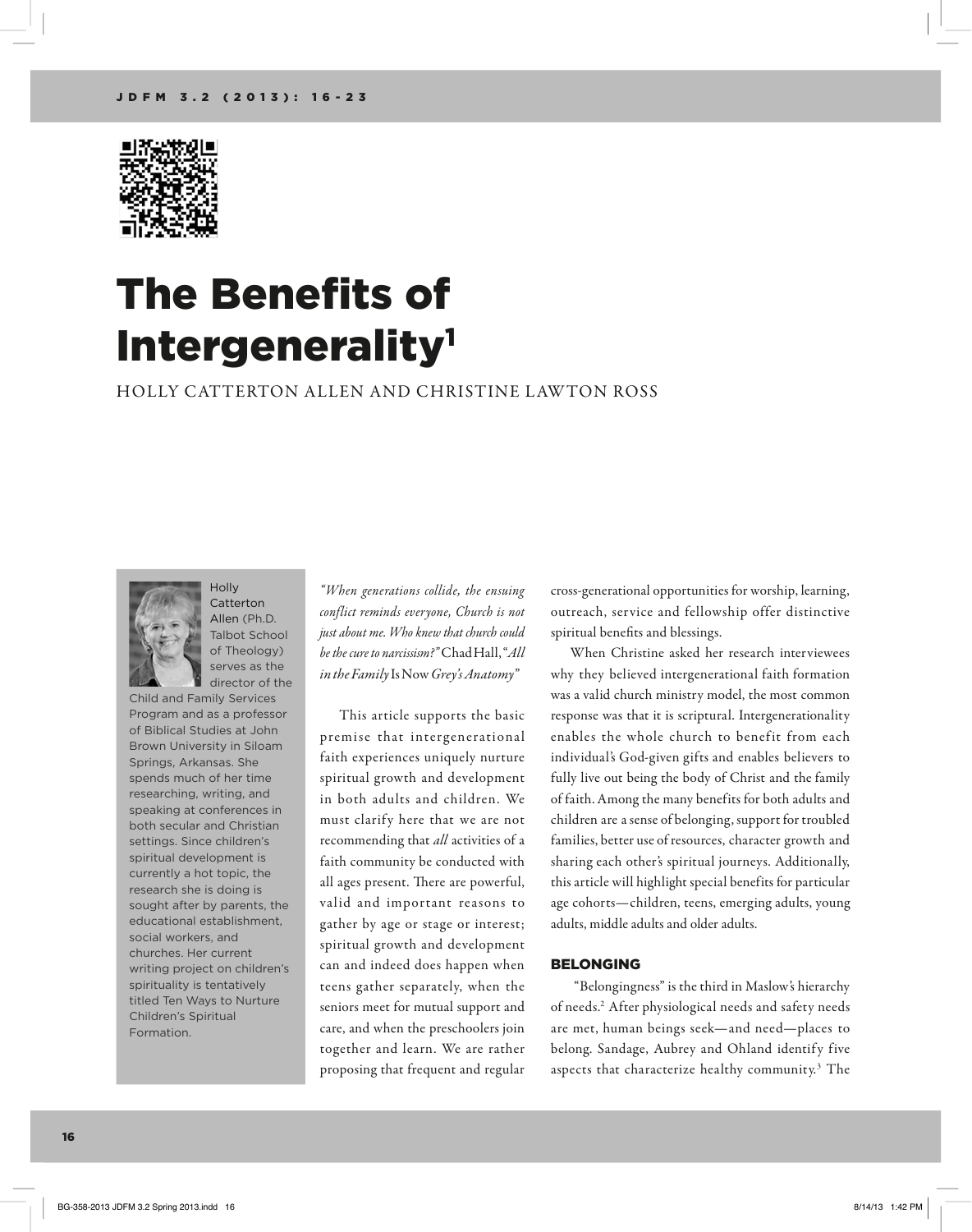first one—belongingness—is particularly important in the realm of spiritual care and formation. Healthy belongingness offers support for people in difficult situations, release from shame through forgiving grace and opportunity for authenticity. Intergenerational faith communities provide experiences that foster this deep sense of belonging in children, teens and adults; all feel welcome and received.

Children especially need to feel a deep sense of belonging, and they know if they are welcome or not. One of Lawrence Richards's five processes for guiding the spiritual development of children is that they must feel like they belong in the faith community.<sup>4</sup> Ivy Beckwith agrees:

This belonging needs to be demonstrated through the policies and practices of the community. Forming relationships with children is the responsibility of all members of the community, not just those who work with them in educational programs.5

In her chapter on intergenerational ministry, coauthored with her mother (Carol Rask), Karen Rask Behling describes several poignant intergenerational memories (sharing stories, celebrating advent, delivering meals to the elderly, worship) from her childhood and youth.6 Rask concludes the chapter saying, "It was significant to be known. I knew I belonged in that community of believers; I knew that my life mattered to others."7 To be received by a multigenerational body of believers is to belong at a deeply satisfying level.

### SUPPORT FOR TROUBLED FAMILIES

All faith communities have families who are facing severe difficulties. How does bringing the generations together uniquely benefit these families? Sharon Koh, senior associate pastor of Evergreen Baptist Church–Los Angeles in Rosemead, California, says:

When our church is intentional about cross-generational interactions, it expands the concept of family beyond the nuclear family alone. . . . Because of this new concept of family, many inadequacies in the nuclear family can be made up for, in Christ's name.8

David Fraze with Fuller Youth Institute notes that youth ministry in general has done a pretty good job with young people who come from "strong, intact and engaged" families, but the real question is how to nurture students whose families are scattered, unsupportive and disengaged.9 His answer is to implement intergenerational strategies, that is, "practices designed to create opportunities for spiritual growth across generational lines."<sup>10</sup> These strategies call the community of faith to offer hope not only to youth, but also single parents, divorced persons and others who have been hurt by family relationships, " by providing a family in which healing and acceptance are found."<sup>11</sup>

Pentecostal Tabernacle in Cambridge, Massachusetts, began in 1927, but attendance was down in the 1980s to only forty—mostly older—people. Senior pastor Brian Greene says that at that point the church began to focus on its multicultural neighborhood, and now there are over three hundred attendees, half under the age of thirty. Though the church wanted to welcome this influx of young people, the older generations at first did not know how. By way of background, Greene notes that "only 0.5 out of every ten African-American children will be raised in a home with both parents, compared with four out of every ten Caucasian children."<sup>12</sup> According to Greene, Pentecostal Tabernacle has now become a fathering church—a parenting church. "Many in our church have not been properly parented. But now, by being in our church, they don't have just one mother. They have eight or ten. That's a fruit of being a cross-generational church."13

#### BETTER USE OF RESOURCES

Chad Hall decries the trend toward churches that appeal to or draw only a narrow age range. He has ministered in churches that are primarily young and others that are predominantly older. " While many established churches struggle to attract and retain young adult members, newer churches are attracting nothing but."14 Hall offers several reasons to avoid age segregation in faith communities, one of which is the uneven distribution of resources: "Both young and old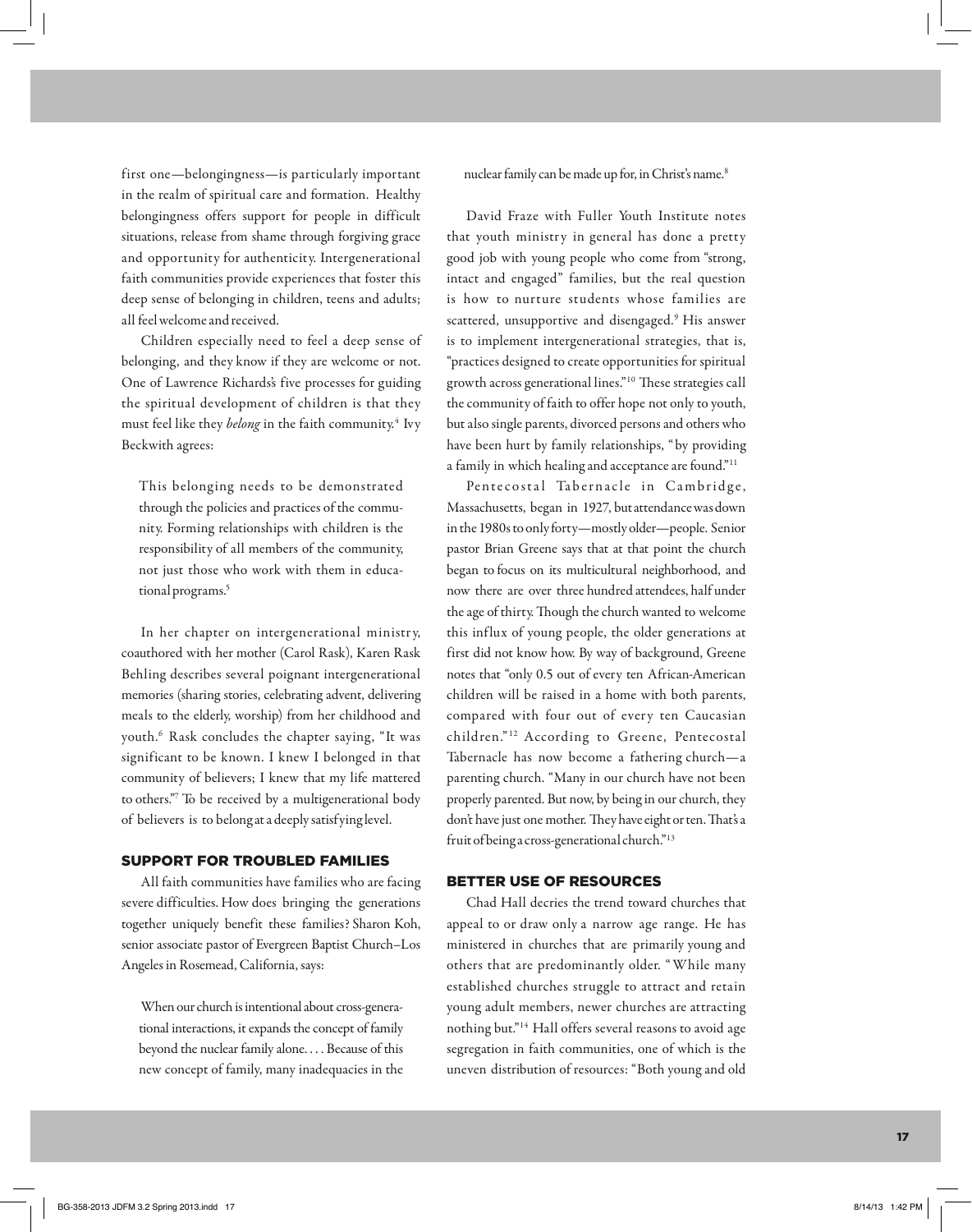have resources to share. Generational homogenization results in an overabundance of one type of resources in certain congregations. Many older generation churches have plenty of money and facilities, but lack the energy and fresh vision young congregations have aplenty."15 A growing Gen Xer church in Covina, California, struggles with one aspect of this imbalance: "Raising sufficient money to pay for the ministries, let alone a new building, is a special challenge facing a congregation of young Xers."16 One minister at this church notes that many in their twenties and thirties are in debt and give only five or ten dollars a week. On the other hand, this minister says that a great strength of this church is that the leaders as well as the members are always asking, "How can we be fresh? How can we do things differently? How can we adapt our approach?"17

While thirty- and fortysomething leaders of younger churches may have a plethora of fresh ideas and plenty of energy, they lack the experience and deep spiritual resources of more seasoned leaders who have navigated repeatedly the multifarious, often troubled waters of a rapidly growing faith community. Young leaders sometimes flame out in the absence of older, wiser heads who can hold the course and traverse tricky terrain. Intergenerational faith communities bring together the young, fresh thinkers with the older, wiser veterans, creating an integrated profusion of resources.

#### **CHARACTER GROWTH**

Mike Breaux, teaching pastor at Heartland Community Church in Illinois, says that when he moved from youth ministry to senior ministry he "envisioned a church with young and old and in-between learning from one another, deferring, serving, praying, working, worshiping together—one heart, one mind, one church (Acts 4:32)."18 Breaux says that:

While each generation maintains its uniqueness and offers different strengths, the heartbeat of God is for one church. So many forces drive generations apart, but moderns and postmoderns can coexist. It requires humility, mutual submission, and respect for different strengths and passions. Those virtues don't happen easily. They emerge as we teach them and model them.19

Chad Hall also believes that bringing all the generations together yields unique opportunities for character growth. He has experienced the particular type of conflict that intergenerational churches encounter, and says that negotiating contradictor y generational priorities can breed godliness.

Churches who value their young and their old will have to deal with clashing perspectives, which may slow things down, make decisions harder to come by, force compromise on difficult matters, and automatically elevate the value of relationship over that of task.

But when generations collide, the ensuing conflict reminds everyone, Church is not just about me. Who knew that church could be the cure to narcissism?20

### UNIQUE BENEFIT BY AGE AND STAGE

Children. Over a period of years, Lance Armstrong, a Christian educator in Australia, asked participants in his workshops what led them to faith.<sup>21</sup> Their answers included evangelistic rallies, life crises, family influence, significant persons, church camp and Sunday school. Armstrong notes that family influence always received the most votes, but that other relationships (e.g., a significant person or people at church camp) always came in next. Armstrong further notes that what appears to be most important in people's growth to faith "is a loving, caring, close relationship with other Christians."22 Given this truth, Armstrong concludes that "in the nurturing process of our children, we must allow them to develop deep personal relationships with as many of the people of God as possible."23

Ivy Beckwith, longtime children's minister, agrees. She says that children need frequent, regular, ongoing opportunities to interact with people of faith "who struggle, who trust God, who make mistakes and are forgiven, who work for mercy and justice, who model kingdom values."24 Beckwith says children will remember the stories and lives of people they have known in their faith communities more than Bible facts they may have learned.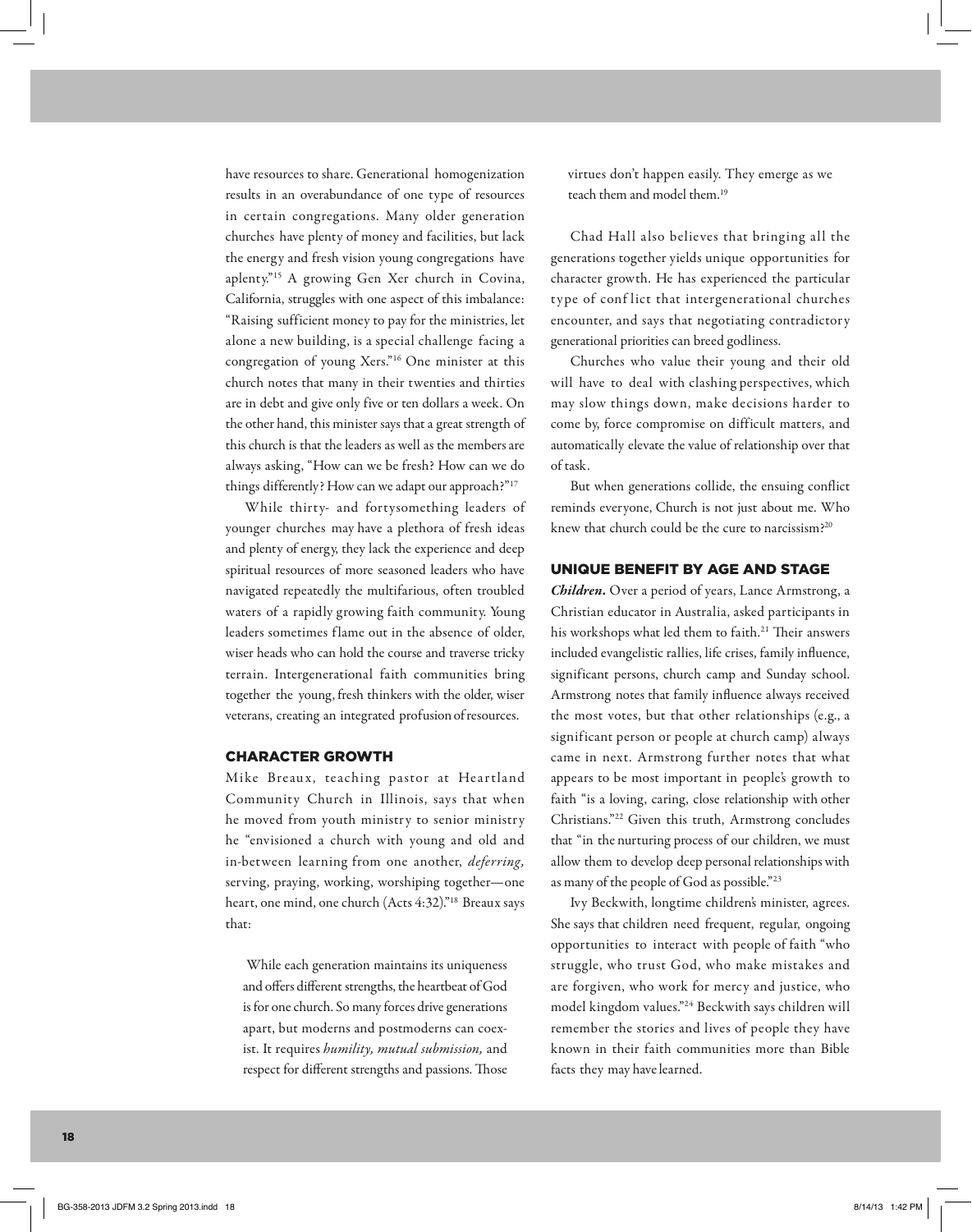Not long ago Holly reconnected with Paul, who as a middle schooler was part of a small cross-age VBS teaching team that she led in the 1980s. They chatted and caught up. Toward the end of the conversation, Paul said he had never forgotten the story she told about lying to her teacher when she was in the sixth grade, and how God had used that experience to enlighten her and teach her the importance of trust. He said her story had prompted him to ask God to use every experience of his life to teach him. Holly was surprised (and chagrined) that he remembered this particular incident. God uses unlikely tools, and by regularly interacting with adults of all ages, children will be nurtured in their faith journeys, even in unlikely ways.

Teens. Kara Powell with the Fuller Youth Institute led a recent study, the College Transition Project, that gathered data from five hundred youth group graduates regarding their faith journeys. The ultimate purpose of the study was to determine what elements of youth ministry were significantly related to higher faith maturity in teens transitioning to college.<sup>25</sup> One important finding of the study was that "high school and college students who experience more intergenerational worship tend to have higher faith maturity."26 Several youth ministry leaders in recent years have argued that teens benefit spiritually from nonparental mentors as well as from parents.<sup>27</sup> Jason Lanker's recent work on natural mentoring and teens offers strong support for the importance of intergenerational opportunities for teens because these opportunities yield multiple prospects for natural adult-teen mentorships to form.<sup>28</sup> An interesting finding for our purposes is that, at the time of the research, participants in Lanker's study had known their mentors for an average of 6.7 years. (Other studies have shown the average time to be as much as  $10$  years.<sup>29</sup>) Since the average age of participants in Lanker's study was 18.2 years, these participants were, on average, 11 years old when they met their mentors. In today's highly segregated church environments, the benefits of the mentoring process are not available to teens unless they have had opportunities to come to know those who are further ahead of them on the journey. No better setting for those opportunities exists than in intergenerational

small groups, mission trips, service projects, musical or dramatic productions, age-integrated Sunday schools, and worship.

Emerging adults. Joiner, Bomar and Smith acknowledge in their book, The Slow Fade, that eighteento twenty-five-year-olds who were active, fervent Christians during their childhood and teen years often become disconnected from their communities of faith during their young adult years.<sup>30</sup> The authors say these older teens fade out after high school [the "finish line"] and then fade back later, and "for a few years we just assume they are transforming into mature adults."31 These authors castigate churches that are passively waiting for these young adults to return after they mature, marry and have children. Precisely because these are the critical years when emerging adults are choosing careers and a spouse, churches should move the "finish line" to early or mid-twenties rather than high school graduation. Of course, the question is, how? The suggestion Joiner, Bomar and Smith offer is that emerging adults need other, older adults to come alongside them to listen to their stories, validate their search for identity and join them "as they journey toward God and adulthood."32

The teens in Christian Smith's 2005 national study reported that their parents were the primary influence on their spiritual lives.<sup>33</sup> Smith has continued to follow these teens as they have entered what is now being called "emerging adulthood." Smith found that for these twentysomethings, parents are still the primary influence, but also as with teens, it is not only parents who matter in forming the religion of emerging adults.<sup>34</sup> Nonparental adults in their lives are also important those in their faith communities who have reached out to them and built meaningful personal relationships with them.

The empirical evidence tells us that it does in fact matter for emerging adult religious outcomes whether or not [the participants] have had nonparental adults in their religious congregation to whom they could turn for help and support. It matters whether or not [they] have belonged to con- gregations offering youth groups that they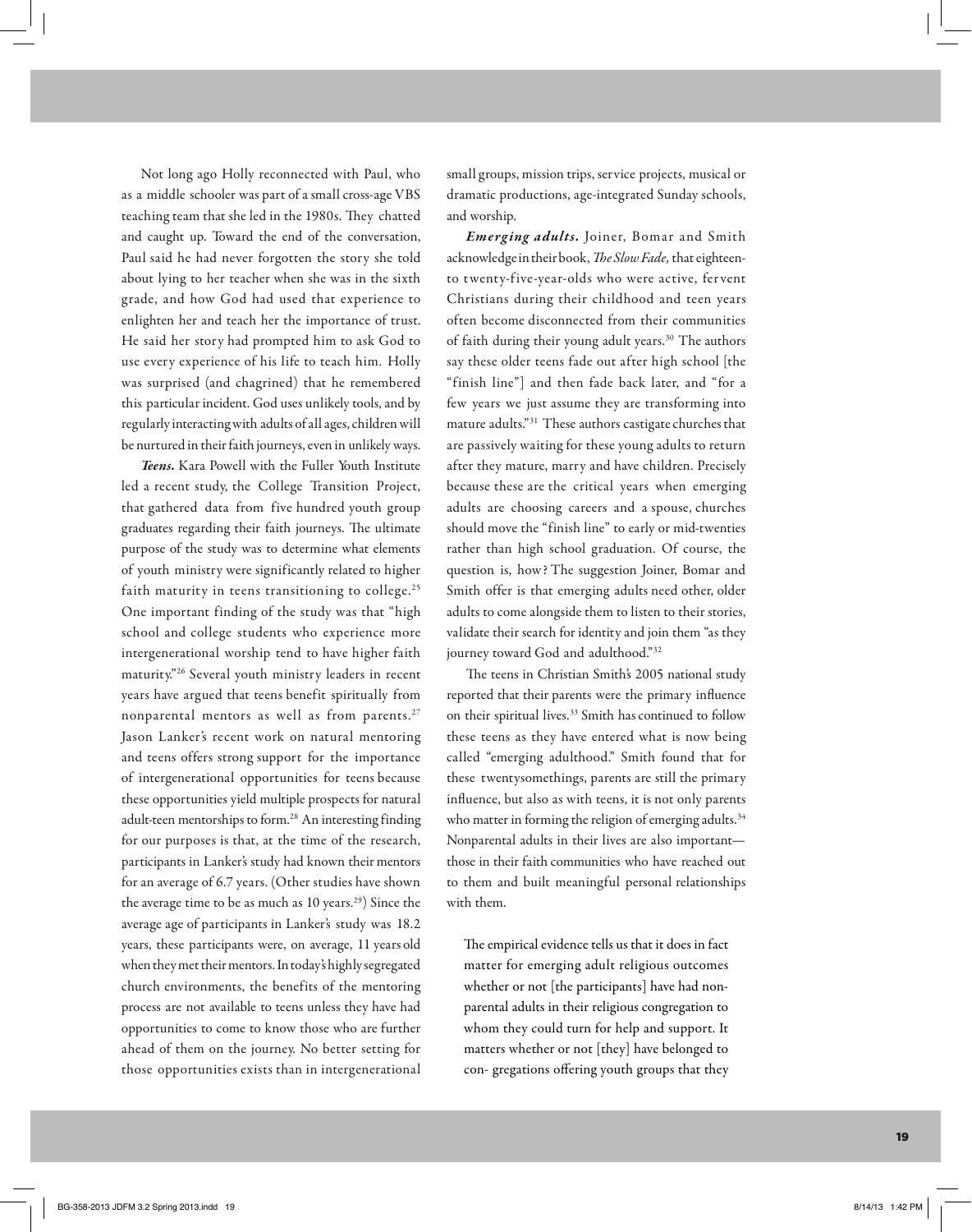actually liked and wanted to be part of. It matters whether or not [they] have participated in adulttaught religious education classes, such as Sunday school. Adult engagement with, role modeling for, and formation of youth simply matters a great deal for how they turn out after they leave the teenage years. 35

Joseph Hellerman, who was a singles' minister for fifteen years, saysemerging adults are asking profound life questions during these years: " What am I going to do with my life? Who am I going to spend my life with? And where am I going to live?"36 They are also seeking community and are looking for ways to pour their lives into the hurting people of the world. Perhaps more than at any other time period in their lives, they need input, feedback, insight and wisdom from those who are further ahead on the journey. Intentionally intergenerational communities of faith can provide especially well for those entering the adult world.

Adults. Allan Harkness, a Christian educator and dean of Asia Graduate School of Theology in Singapore, has been writing about intergenera- tional issues since1996.37 In one of his articles Harkness states that intergenerational Christian experiences "enhance personal faith development."38 Interestingly, Harkness's main point here is that *adult* faith development will be enhanced when adults are allowed to participate with children in intergenerational activities:

[Intergenerational Christian experience] provides a setting in which adults can be both challenged by, and assisted to ref lect upon, the childlike attitude of discipleship which Jesus urged on this followers. This is done by working through issues with younger people who are demonstrating the ability to learn new, or adapt old, concepts as a natural part of their search for reality and meaning.<sup>39</sup>

Basically Harkness's argument is that children (and younger adults) often question givens and traditions that older adults may have accepted uncritically. The young are perhaps more willing to consider alternate ways of seeing things. Harkness does indicate that intergenerational

experiences will also contribute to the faith maturity of the younger participants, but his focus in this article is on the importance of intergenerational experiences for adult faith development.

Young adults. As emerging adults settle into career paths, they often feel ill prepared to navigate the politics of the workplace, the responsibility for their financial futures, the weight of adult decisions. In strong intergenerational faith communities, there are others to whom a young adult can turn for encouragement, advice, insight or for simply a listening ear— someone who has perspective on career choices, ethical dilemmas or financial difficulties.

In addition to learning to carry their own weight, many men and women of Generation X (the cohort now in their thirties and forties) are currently buried in the arduous tasks of rearing young children. Married couples with small children are typically at a very stressful time in their lives as they learn to juggle their spouse's needs, their children's needs, work responsibilities and personal needs. This season of life can be exhausting; perhaps moms and dads should not be attempting to juggle all these responsibilities without the love and support from those who have faced these same struggles and survived.

In his discussion of first-century mores, Hellerman describes a world of "extended family societies" where parenting was not such a lonely enterprise.<sup>40</sup> Hellerman indicates that intergenerational faith communities can emulate this "extended family society" so that young parents will not feel such isolation in the crucial tasks of parenting.

For his recent book, After the Baby Boomers: How Twenty- and Thirty-Somethings Are Shaping the Future of American Religion, Robert Wuthnow analyzed data collected from dozens of studies conducted both recently and over the past decades to assess how young adults are doing spiritually.<sup>41</sup> Wuthnow found that "young adults are currently less involved at houses of worship than young adults were a generation ago."<sup>42</sup> Furthermore, Wuthnow found that all Americans (both young adults and older adults) have fewer social relationships than their parents and grand- parents did. He cites Putnam (of Bowling Alone fame) as saying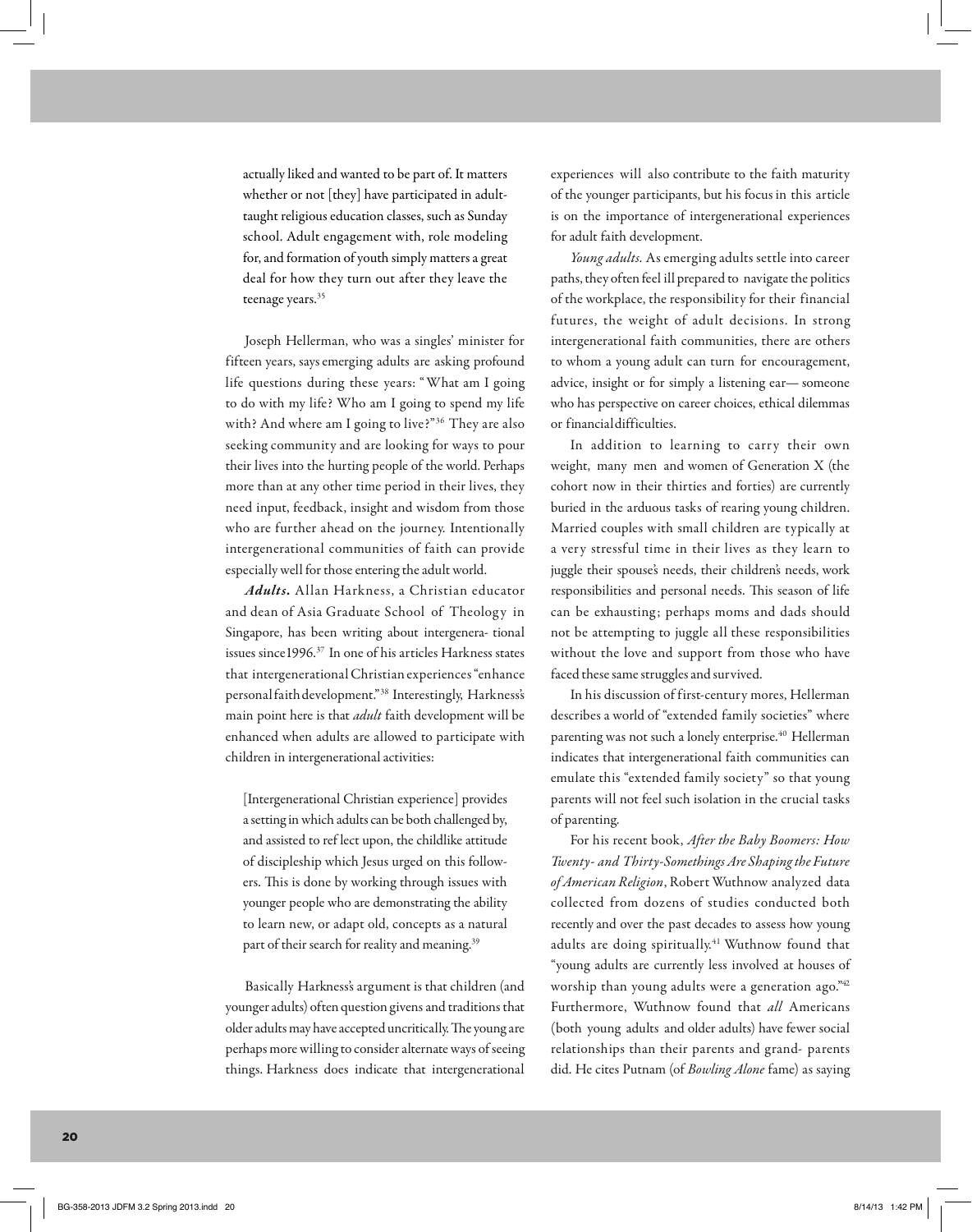that communities are breaking down. Wuthnow's conclusion is that young adulthood lacks the institutional support it needs and deserves.

Middle adults. Common issues among forty- and fiftysomethings include grappling with the needs of aging parents, coping with unexpected career changes, accepting the loss or compromise of youthful dreams, and coming to terms with middle age.<sup>43</sup> According to Robert Kegan, many adults do not regularly participate in a genuine relational community that could support them as they face these important developmental issues.<sup>44</sup> Intergenerational faith communities can provide a plethora of people who have successfully negotiated some of these crises and could offer love and empathetic support to those coming along behind them. Middle adults may also be parenting adolescents, which can be stressful and demanding; parents in this season of life sometimes feel overwhelmed and overburdened. DeVries notes that "our culture has put an incredible emotional weight on the shoulders of the nuclear family, a weight [he believes] God never intended for families to bear alone."45 DeVries recommends that parents need the "rich support of the extended Christian family of the church."46 Hellerman agrees, saying that "there are some tremendously practical and relational benefits to having more than one adult male and one adult female participating in the family unit."47

Many Christian families have at least one child who spends a period of time wandering from their childhood beliefs. These wanderings may range from a few months of doubt, to a dabbling in Eastern religions, to complete rebellion with forays into drugs, promiscuity and/or atheism. During these difficult times, parents desperately need a loving community to hold up their hands. "The faith community provides a perspective on staying true to our children, no matter how wayward they become."<sup>48</sup> And as parents enter their late forties and fifties, they begin to experience the "empty nest." The energies that these adults have been pouring into parenting can now be harnessed toward other forms of generativity (Erik Erikson's term for pouring the self into rising generations<sup>49</sup>); and if these middle adults are involved actively in intergenerational communities, both younger and older generations are

readily available for their ministrations—the older population that is beginning to need help, younger adults swamped with parenting tasks, emerging adults navigating a new world, as well as teens and children.

Older adults. Mary Pipher said in 1999 that "the old often save the young and the young save the old,"<sup>50</sup> but this mutual blessing is not possible if the young and old are never together. Older adults have much to offer the younger generations. "Like all people, they want to be needed and loved and often seek out opportunities to be in ser vice to others."51 However, older adults are often so marginalized in our society that they have little opportunity to bless those coming behind them. Pervasive segregation of the elderly has yielded negative stereotyping and discrimination against the older population, which is known as ageism. They can be perceived as inflexible, depressing, less competent, passive and senile.52 Grefe notes that "intergenerational . . . groups, in which members have equal status, work together toward common goals, and meet over an extended period of time can reduce stereotypes toward the elderly."<sup>53</sup> Faith communities that intentionally and regularly draw older, middle and younger generations together provide opportunities for younger members to know the older and to move away from the negative perception that pervades American society toward seniors. These opportunities open the way for the older to pour their accumulated wisdom and insight into those coming along behind them, which, according to Gentzler, is a deep desire among those who are older.<sup>54</sup>

The older generations also need the younger particularly because of the many losses associated with older adulthood: loss of significant loved ones, independence, purpose, external jobs, and time to accomplish dreams and goals.<sup>55</sup> These losses are deep and abiding; the presence of the young and hopeful can be a salve, can provide new purpose for moving out of mourning and grief, and can refocus attention toward "the incredible calculus of old age—that as more is taken, there is more love for what remains."56

## **CONCLUSION**

The Search Institute, which has been conducting global research on spiritual development for fifty years, notes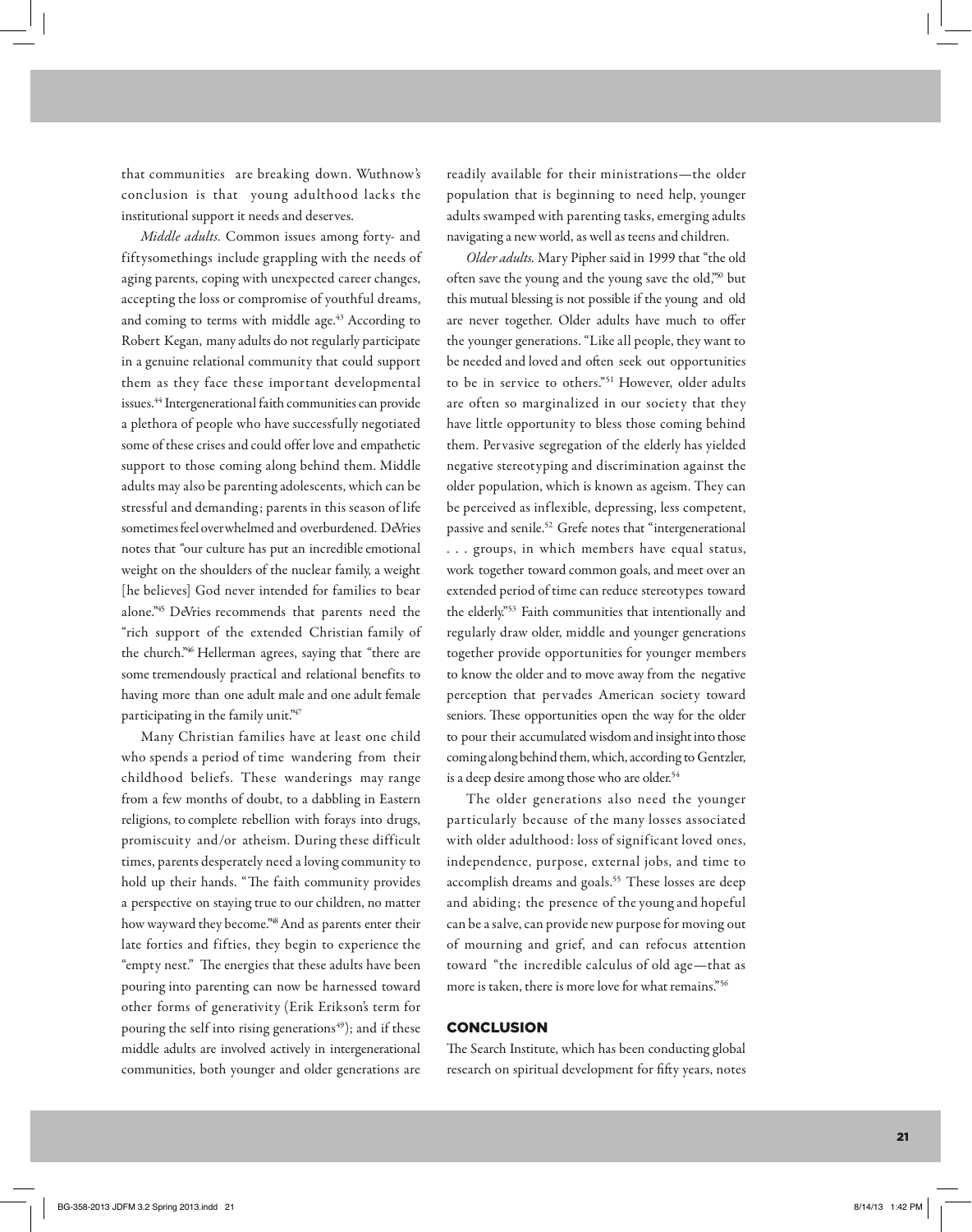that one fundamental aspect of spiritual development is interconnecting, that is, "linking oneself to narratives, communities, mentors, beliefs, traditions, and/or practices that remain significant over time."57 The best way for the most people to link to the narratives, communities, mentors, traditions and practices of their faith communities is to participate actively in intentionally age-integrated experiences with others in those faith communities. Truly intergenerational communities welcome children, emerging adults, recovering addicts, single adults, widows, single parents, teens whose parents are not around, the elderly, those in crisis, empty nesters and struggling parents of young children into a safe but challenging place to be formed into the image of Christ.

## **ENDNOTES**

- <sup>1</sup> Excerpted from Holly Catterton Allen and Christine Lawton Ross, Intergenerational Christian Formation: Bringing the Whole Church Together in Ministry, Community, and Worship (Downers Grove, IL: Intervarsity Press, 2012). Used by permission.
- <sup>2</sup> Abraham Maslow, Motivation and Personality (New York: Harper & Brothers, 1954).
- Steven Sandage, Carol Aubrey and Tammy Ohland, "Weaving the Fabric of Faith," Marriage and Family: A Christian Journal 2, no. 4 (1999): 381-98.
- <sup>4</sup> Lawrence Richards, Theology of Children's Ministry (Grand Rapids: Zondervan, 1984).
- <sup>5</sup> Ivy Beckwith, Postmodern Children's Ministry: Ministry to Children in the 21st Century (Grand Rap-ids: Zondervan, 2004), p. 66.
- <sup>6</sup> Karen Rask Behling and Carol Rask, "Ordinary Time: Intergenerational Ministry," in Ordinary Ministry, Extraordinary Challenge: Women and the Roles of Ministry, ed. Norma Cook Everist (Nashville: Abingdon Press, 2000), pp. 73-79.
- $7$  Ibid., p.  $75$ .
- <sup>8</sup> Helen Lee, "Age-Old Divide: How Do You Integrate the Generations and Life Stages at Your Church? Five Church Leaders Respond," Leadership 27 (Fall 2006): 43-44.
- <sup>9</sup> David Fraze, "Something Is Not Right: Revisiting Our Definition of Family," Fuller Youth Institute,

2009, <fulleryouthinstitute.org/2009/01/something-is-not-right/>.

<sup>12</sup> Lee, "Age-Old Divide," p. 44.

- <sup>14</sup> Chad Hall, "All in the Family Is Now Grey's Anatomy: Today's Segregation Is by Age," Leadership 27 (Fall 2006): 33.
- <sup>15</sup> Ibid., p. 33.
- <sup>16</sup> Jackson Carroll and Wade Roof, Bridging Divided Worlds: Congregational Cultures in Congregations (San Francisco: Jossey-Bass, 2002), p. 190.
- <sup>17</sup> Ibid., p. 192.
- <sup>18</sup> Mike Breaux, "A Mad, Multi-Gen Strategy That Works, Dude," Leadership 26 (Spring 2005): 44, emphasis ours.
- <sup>19</sup> Ibid., p. 45, emphasis ours.
- <sup>20</sup> Hall, "*All in the Family*," p. 33.
- <sup>21</sup> Lance Armstrong, Children in Worship: The Road to Faith (Melbourne, Australia: Joint Board of Christian Education, 1988).
- <sup>22</sup> Ibid., p. 15.
- <sup>23</sup> Ibid., p. 18.
- <sup>24</sup> Beckwith, Postmodern Children's Ministry, p. 66.
- <sup>25</sup> Kara E. Powell, Brad M. Griffin and Cheryl A. Crawford, Sticky Faith: Youth Worker Edition: Practical Ideas to Nurture Long-Term Faith in Teenagers (Grand Rapids: Zondervan, 2011).
- <sup>26</sup> Ibid., p. 75.
- <sup>27</sup> Chap Clark, Hurt: Inside the World of Today's Teenagers (Grand Rapids: Baker Academic, 2004); Mark DeVries, Family-Based Youth Ministry, rev. ed. (Downers Grove, IL: InterVarsity Press, 2004); Merton Strommen and Richard Hardel, Passing on the Faith (Winona, MN: St. Mary's Press, 2000); Peter Benson, All Kids Are Our Kids (San Francisco: Jossey-Bass, 1997).
- <sup>28</sup> Jason Lanker, "The Relationship Between Natural Mentoring and Spirituality in Christian Adolescents," Journal of Youth Ministry 9 (Fall 2010): 93-109; Jason Lanker, "The Family of Faith: The Place of Natural Mentoring in the Church's Christian Formation of Adolescents," Christian Education Journal (series 3) 7, no. 2 (Fall 2010): 267-80.
- <sup>29</sup> Jean Rhodes, Stand by Me: The Risks and Rewards

<sup>10</sup> Ibid., p. 1.

<sup>11</sup> Ibid., p. 3.

<sup>13</sup> Ibid., p. 46.